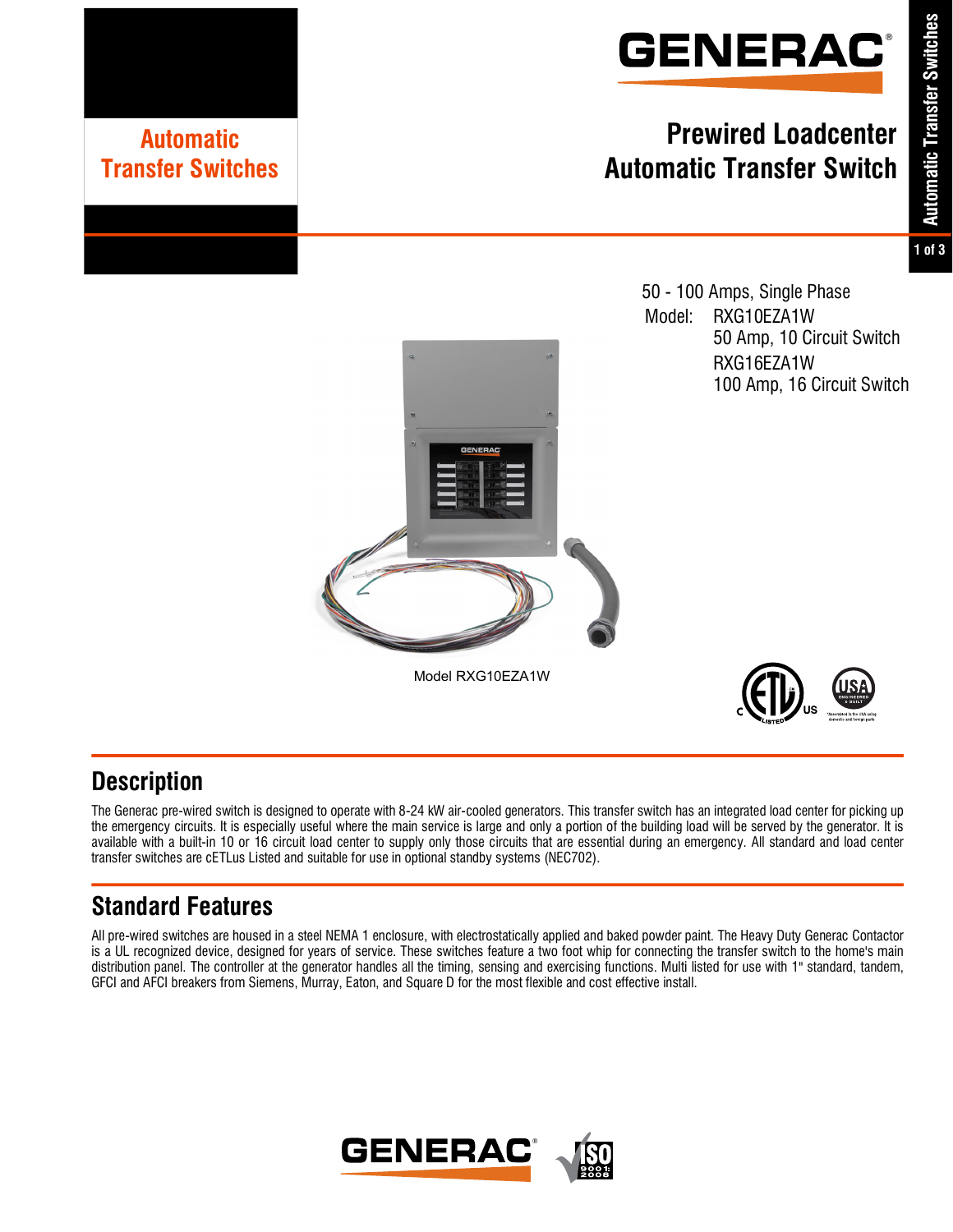#### **Functions**

All timing and sensing functions originate in the generator controller.

| Utility Voltage Drop-out                                                               | $< 65\%$                                                                                                       |
|----------------------------------------------------------------------------------------|----------------------------------------------------------------------------------------------------------------|
| Timer to Generator Start                                                               | 5 Second Factory Set, Adjustable Between 2 - 1,500 Seconds<br>by a Qualified Dealer*                           |
| Engine Warmup Delay                                                                    | 5 Seconds                                                                                                      |
| <b>Standby Voltage Sensor</b>                                                          | 65% for 5 Seconds                                                                                              |
| Utility Voltage Pickup                                                                 | >80%                                                                                                           |
| Re-transfer Time Delay                                                                 | 15 Seconds                                                                                                     |
| Engine Cooldown Timer                                                                  | 60 Seconds                                                                                                     |
| <b>Exerciser</b>                                                                       | Nexus™: 12 Minutes Weekly<br>Evolution <sup>™</sup> : 5 to 12 Minutes Adjustable, Weekly/Bi-weekly/<br>Monthly |
| The Transfer Switch can be Operated Manually Without Power Applied when not Energized. |                                                                                                                |

\* When used in conjunction with units utilizing Evolution™ controls

### **Specifications**

| <b>Model</b>                     | RXG10EZA1W        | RXG16EZA1W               |  |  |
|----------------------------------|-------------------|--------------------------|--|--|
| <b>Amps</b>                      | 50                | 100                      |  |  |
| <b>Voltage</b>                   | 120/240, 1ø       | 120/240, 1ø              |  |  |
| Circuits, 50A, 240V              |                   | 1                        |  |  |
| 30A, 240V                        | 1                 | $\overline{\phantom{a}}$ |  |  |
| 20A, 240V                        | 1                 | 1                        |  |  |
| 15A, 120V                        | 3                 | 5                        |  |  |
| <b>Phase</b>                     | 1                 |                          |  |  |
| <b>Rated AC Frequency</b>        | 60 Hz             |                          |  |  |
| <b>Enclosure Material</b>        | Steel             |                          |  |  |
| <b>Enclosure Type</b>            | NEMA <sub>1</sub> |                          |  |  |
| <b>Compliance</b>                | ETL               |                          |  |  |
| <b>Withstand rating (amps)</b>   | 10,000            |                          |  |  |
| Lug range                        | $1/0 - #14$       |                          |  |  |
| Load transition type (automatic) | Open transition   |                          |  |  |

**2 of 3**